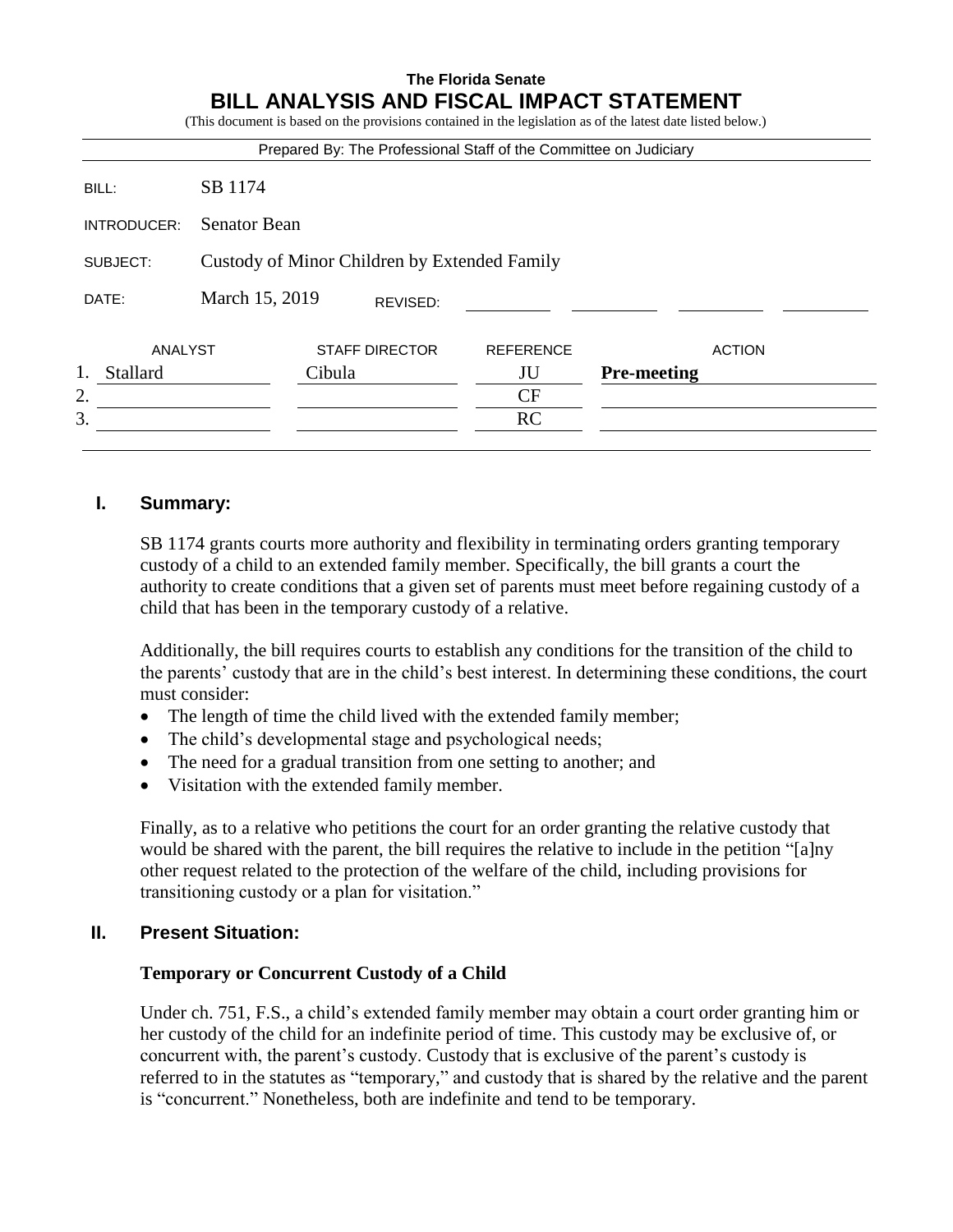This system differs from "dependency," set forth in ch. 39, F.S., in that it pertains to *nondependent* children.

### *Petition for Temporary Custody*

To obtain a court order granting temporary custody of a child, an extended family member of the child must file a petition for temporary or concurrent custody.<sup>1</sup> The petitioner must state several things to the court, to the best of his or her knowledge, including the places where the child has lived during the past 5 years, information about other custody proceedings involving the child, the petitioner's relationship to the child, and that it is in the child's best interest for petitioner to have custody.<sup>2</sup> Additionally, the petitioner must state that the parents consent or the petitioner must state "the specific acts or omissions of the parents which demonstrate that the parents have abused, abandoned, or neglected the child" as defined in the dependency statutes.<sup>3</sup>

## *Hearing on the Petition for Temporary Custody*

The court will then hold a hearing on the petition. At the hearing, the court must hear the evidence concerning the child's need for care by the petitioner, as well as the objection and other testimony of either parent, if present.<sup>4</sup>

The court must grant the petition if it is in the best interests of the child and the parents do not object.<sup>5</sup> If at least one of the child's parents object, the court must grant the petition only if it finds, based on clear and convincing evidence, that the parents are unfit to provide for the care and control of the child.<sup>6</sup> "In determining that a parent is unfit, the court must find that the parent has abused, abandoned, or neglected the child," as defined in the dependency statutes. $^7$ 

### *Order Granting Temporary Custody*

The statutes authorize a court to grant visitation rights to a child's parent or parents, if it is in the best interest of the child, in an order granting temporary custody. The order may also redirect all or part of an existing child support payment to be paid to the relative who is being granted temporary custody. However, the statutes do not expressly authorize the court to state what parents who have been found unfit must do later to prove their fitness, and thus regain the custody of their child.

# *Parents' Regaining Custody of Child*

After the entry of the order granting temporary custody, either parent may petition the court to modify or terminate the order.<sup>8</sup> The court must grant the order upon a finding that the petitioning parent is fit, or upon consent of the relative that took custody of the child.<sup>9</sup>

 $\overline{a}$ 

- <sup>6</sup> Section 751.05(3)(b), F.S.
- 7 *Id*.
- <sup>8</sup> Section 751.05(6), F.S.

<sup>1</sup> *See* s. 751.03, F.S.

<sup>2</sup> *Id*.

<sup>3</sup> Section 751.03(9), F.S.

 $4$  Section 751.05(1), F.S.

<sup>5</sup> Section 751.05(2), F.S.

<sup>&</sup>lt;sup>9</sup> Section 751.05(6), F.S.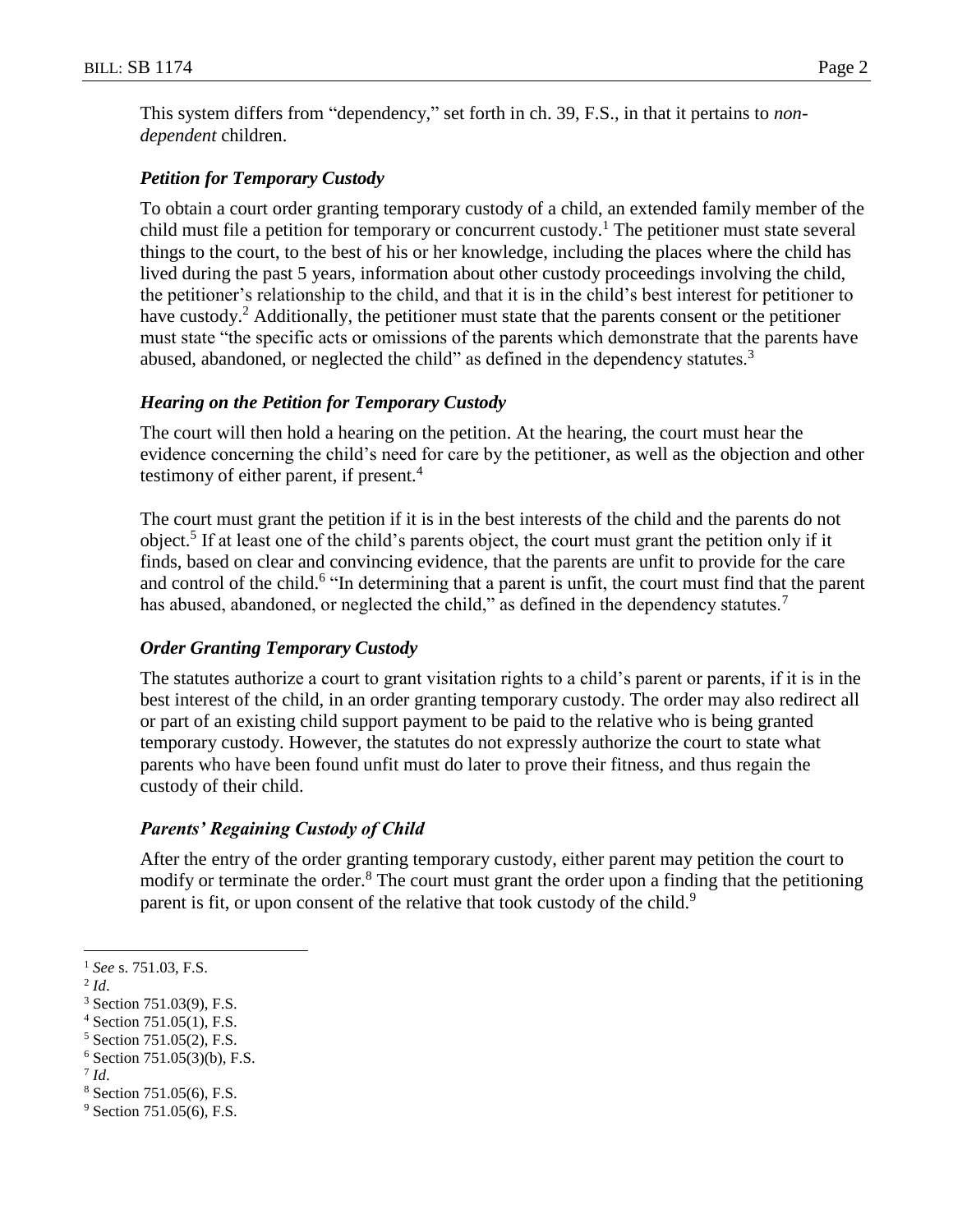If a court terminates temporary custody, the child might immediately return to his or her parent's custody, and nothing in statute precludes a parent from restricting contact between the child and the relative, regardless of how long the temporary custody lasted.

# **III. Effect of Proposed Changes:**

The bill grants courts more authority and flexibility in terminating orders granting temporary custody of a child to an extended family member. Specifically, if the order is based on the unfitness or absence of the parents, the court may establish conditions that the parents must meet before the court deems them fit and thus able to retake custody of their child.

Additionally, the bill requires courts to establish any conditions for the transition of the child to the parents' custody which are in the child's best interest. In determining these conditions, the court must consider:

- The length of time the child lived with the extended family member;
- The child's developmental stage and psychological needs;
- The need for a gradual transition from one setting to another; and
- Visitation with the extended family member.

Finally, as to a relative who petitions the court for an order granting the relative custody that would be shared with the parent, the bill requires the relative to include in the petition "[a]ny other request related to the protection of the welfare of the child, including provisions for transitioning custody or a plan for visitation."

The bill takes effect July 1, 2019.

# **IV. Constitutional Issues:**

A. Municipality/County Mandates Restrictions:

None.

B. Public Records/Open Meetings Issues:

None.

C. Trust Funds Restrictions:

None.

D. State Tax or Fee Increases:

None.

E. Other Constitutional Issues:

The ability of an extended family member to obtain custody of a child in proceedings under ch. 751, F.S., are contingent on a parent's consent or lack of objection or a finding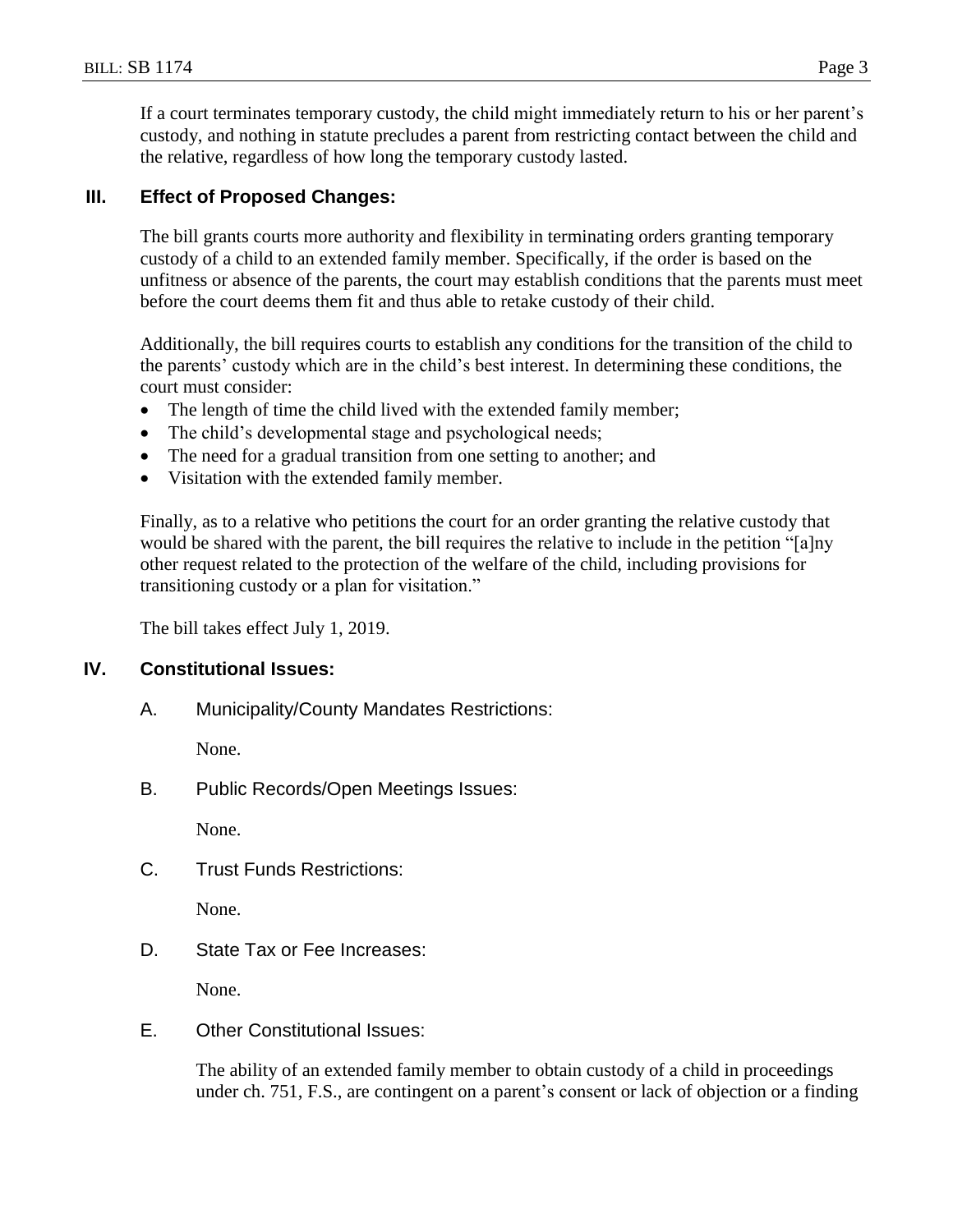$\overline{a}$ 

that a parent is unfit. If the bill can be construed to allow an extended family member to retain visitation rights or custody during a transitional period over the objection of a fit parent, the bill may implicate the parent's privacy rights.

In court opinions addressing the right of a nonparent or grandparent to have custody of or visitation with a child, courts have held that a nonparent may have custody of or visitation with a child in very limited circumstances:

Florida's constitutional right to privacy recognizes the zone of autonomy around a nuclear family into which a judge, legislator, or official, no matter how well intentioned, simply cannot go. This zone protects "the fundamental right of parents to make decisions concerning the care, custody, and control of their children." *D.M.T. v. T.M.H.*, 129 So.3d 320, 336 (Fla. 2013) (citing *Stanley v. Illinois*, 405 U.S. 645, 651, 92 S.Ct. 1208, 31 L.Ed.2d 551 (1972)). The only exception occurs if one of the members of the family is at risk of significant harm. In this regard, the Florida Supreme Court has held that "[n]either the legislature nor the courts may properly intervene in parental decision making absent significant harm to the child threatened by or resulting from those decisions." *Von Eiff*, 720 So.2d at 514. Under these principles, it is violation of a parent's right to privacy for the legislature to confer on nonparents, even biological relatives such as grandparents, the right to visit minor children against the parents will. *See Beagle v. Beagle*, 678 So.2d 1271, 1277 (Fla. 1996) (holding that the State cannot impose grandparent visitation upon a minor child "without first demonstrating a harm to the child").

Moreover, the courts have held that the removal of a beneficial relationship with a grandparent or other person who acted like a parent is not the type of harm necessary to grant custody to or visitation with a nonparent.<sup>10</sup>

Because child custody awards under ch. 751, F.S., often involve the consent of or lack of objection to custody by a parent at the outset of the proceedings, the provisions of the bill may be distinguishable from the court opinions in which a parent objected to child custody at the outset of legal proceedings. Whether these differences are sufficient to survive a challenge based on the privacy rights of a fit parent is not clear.

<sup>10</sup> *De Los Milagros Castellat v. Pereira*, 225 So. 3d 368, 372 (2017). The *Pereira* court explained that the removal of a beneficial relationship does not constitute sufficient harm to interfere with a parent's authority over a child as follows:

As our Supreme Court has held, "[t]here may be many beneficial relationships for a child, but it is not for the government to decide with whom the child builds these relationships. This concept implicates the very core of our constitutional freedoms and embodies the essence of Florida's constitutional right to privacy." *Von Eiff*, 720 So.2d at 516. The child's life may well be enhanced by the additional financial, social, spiritual, and emotional support the former partner might provide. But whether the benefits of such support, from a former partner who is neither the biological or legal parent, outweigh possible detriments lies in the hands of the birth mother: the State of Florida cannot wrest that choice from her.